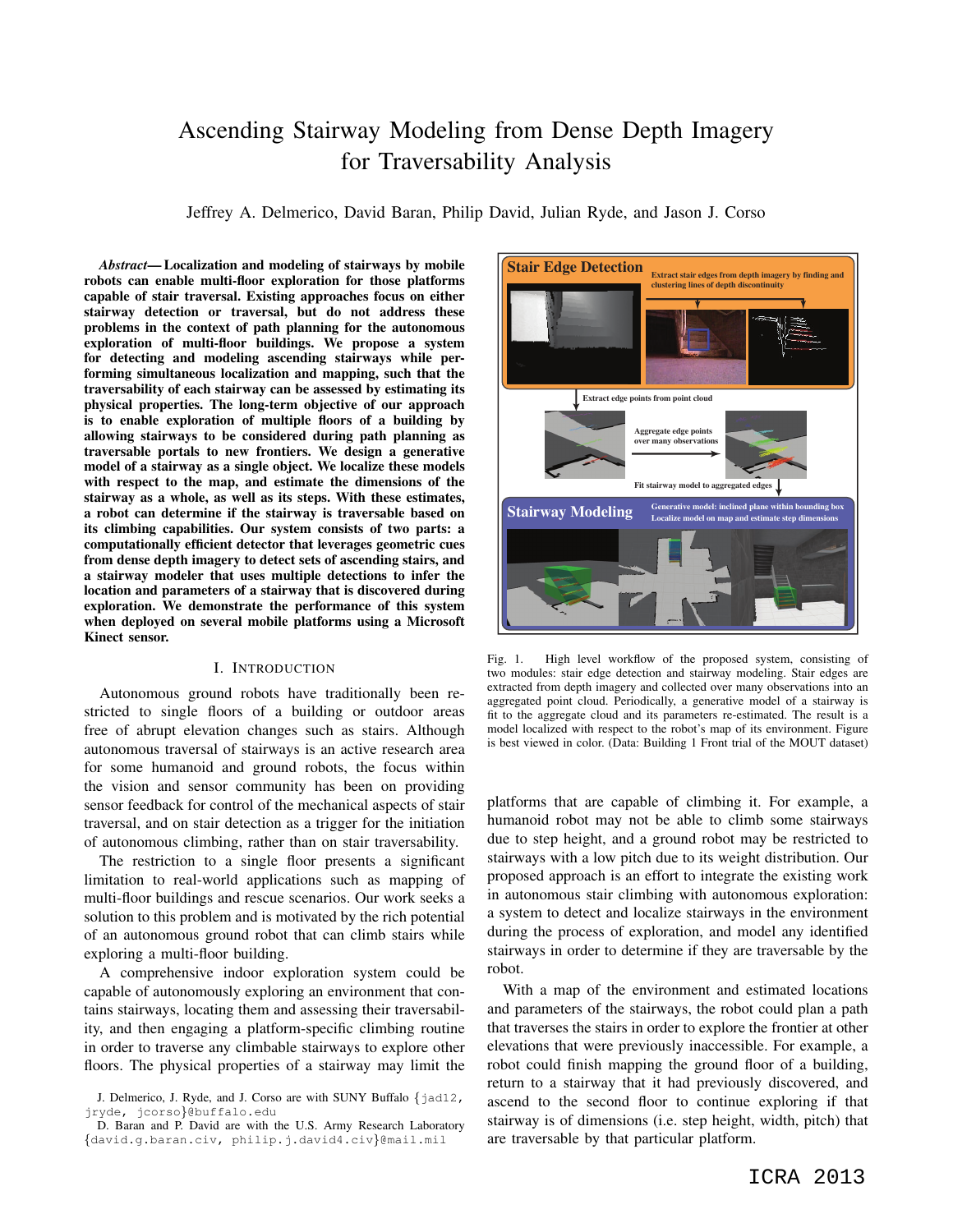<span id="page-1-0"></span>Our proposed system directly addresses the needs of an exploratory platform for solving the problem defined above. We seek to answer the question "Is this traversable?" when a stairway is discovered during exploration. The questions "When should I traverse that?" and "How do I traverse that?" are left for the path planner and stair climbing routines, respectively. The system is composed of a stairway detection module for extracting stair edge points in 3D from depth imagery and a stairway modeling module that aggregates many such detections into a single point cloud from which the stairway's dimensions and location are estimated (see Fig. [1\)](#page-0-0).

Our detection algorithm leverages the property of range discontinuity that step edges exhibit in the depth field. Modeling the stairway over many detections allows the system to form a complete model from many partial observations. We model the stairway as a single object: an inclined plane constrained by a bounding box, with stair edges lying in the plane. As new observations are added to the aggregated point cloud, the model is re-estimated, outliers are removed, and well-supported stair edges are used to infer the dimensions of each step. These physical properties can then be used by a path planner to determine the traversability of stairs in relation to the specific robotic platform. Section  $\Pi$  contains a more in-depth description of our approach. Autonomous multi-floor exploration is a new behavior for ground robots, and we present this work as a first step toward the realization of that capability.

## *A. Related Work*

Other systems have been proposed for related tasks, including the actual platform-specific autonomous climbing procedure, but no existing work approaches the problem in the context of the aforementioned scenario. The problem we are considering is the evaluation of stairways as traversable terrain for path planning, and as such, we aim to localize and then estimate the physical properties of a stairway to determine if it is traversable. A path planning algorithm such as [1] could incorporate these stairway properties and the robot's climbing capabilities into its decisions about obstacle traversal. Previous measures of stair traversability [2] considered stairways as generic obstacles and only evaluated the height of the first step to determine whether to attempt traversal. Unlike that system, which does not differentiate individual obstacles and groups of stairs, we attach the semantic concept of *stairway* to the obstacle because it likely leads to unexplored areas. Traversal of an *obstacle* does not have such an association, and therefore it is important, from a path planning perspective, to know both the class of the object and its traversability.

Several existing methods [3]–[5] perform stairway detection but immediately initialize a traversal procedure with their respective platforms, which is not necessarily desirable in an exploration scenario. These works assume that the robot is located near the stairway, but not aligned with it. As such, these methods do autonomous exploration until they detect the stairway, and only serve to trigger the

autonomous traversal phase of their systems. Rather than model the stairway or assess the traversability, they provide only a bearing, and in some cases a distance, to the stairway relative to the robot's pose, in order to facilitate alignment and subsequent climbing. Although these capabilities are related to our problem scenario, immediate climbing is not necessarily compatible with exploration. Path planning for multi-floor exploration should take the stairway into account as a portal to more unexplored regions, but traversing stairs immediately upon a single detection makes exploring the low-cost frontiers of the original floor more difficult and may fail if the detection was erroneous.

The works by Hernandez and Jo [6] and Hernandez et al. [7] represent the most similar approaches to ours in terms of the goal of detecting and localizing sets of stairs, but are independent of modeling or mapping. In [6], they segment outdoor staircases from single monocular images using line detection and vanishing point analysis, and in [7] they use some of the same line techniques (Gabor filtering) along with motion stereo to detect and localize indoor stairways. However, the scope of the works are similarly limited to detection and a computation of bearing relative to the robot's pose.

Our proposed system overcomes these limitations by modeling the stairway and anchoring the model to a simultaneously constructed map. Since immediate climbing is not necessary, the stairway can be considered as traversable terrain for path planning, and these same climbing procedures can be initiated at a later time when the robot's path requires traversal of the stairway.

A number of existing approaches perform modeling of individual steps or sets of stairs. However, these methods produce fine-grained models for humanoid robot stair climbing [8], [9], or for obstacle negotiation for the visually impaired [10]. Another method proposes a minimal inclined plane model, but uses it to produce a 3D reconstruction for robot obstacle detection [11], and does not localize the model with respect to a map nor estimate its physical parameters. However, these detailed models and 3D reconstructions are not mutually exclusive of our proposed approach. Since precise step locations are often needed for stair climbing (for humanoid robots, for example), these models could always be produced once a path planner has decided to climb a traversable stairway.

In [9], Oßwald et al. assemble 3D point clouds by tilting a 2D ladar mounted on the robot's head, and then extract planes for the steps and risers, and estimate the average step dimensions. However, this modeling is done while the robot is already close to and manually aligned with the stairway and is repeated periodically during its ascent. Our approach, on the other hand, observes the stairs passively during exploration. For those platforms that require a more detailed plane-based model, the approach in [9] could always be performed while the robot climbs the stairway. This is the only other approach that performs parameter estimation for step dimensions, and in Sec. [III](#page-4-0) we demonstrate comparable accuracy with our minimal stairway model. However, we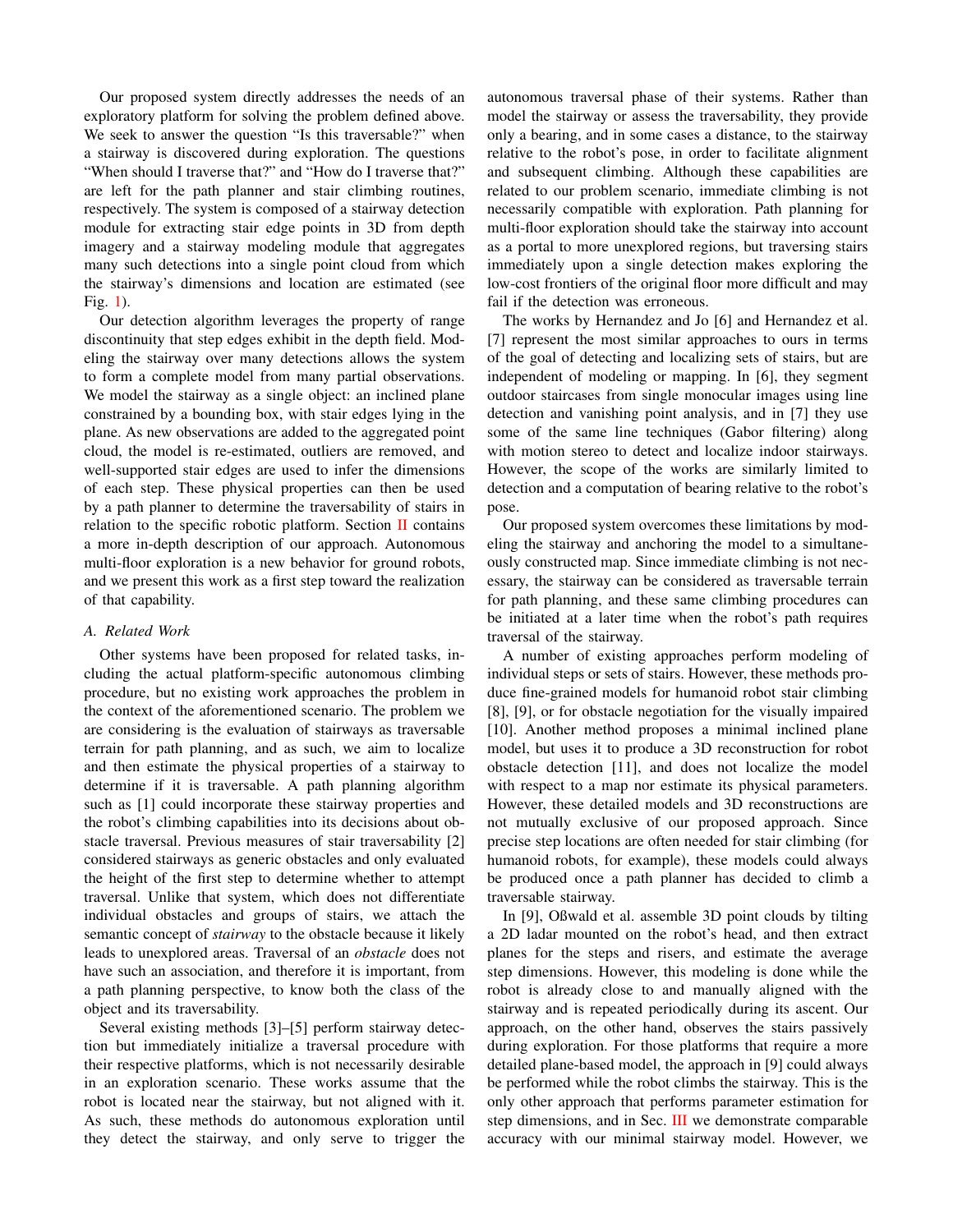<span id="page-2-2"></span>produce our results passively, at a distance, and without explicit alignment to the stairway.

The aforementioned climbing methods use edge detection from camera imagery [5], and range discontinuity detection from horizontal ladar [3] or vertical ladar [4] data, to detect stairs. Other stair edge detection systems have been proposed in the context of controller feedback for stair traversal [12], [13] and object detection from monocular [14] or stereo imagery [11]. Our range discontinuity-based detector incorporates line extraction ideas from many of these systems, but we apply these techniques to dense depth data provided by an RGB-D camera. The registered point cloud that is output from these cameras alongside the depth image allows for extraction of 3D data corresponding to step edges, and enables our modeling approach.

Some recent work in multi-floor mapping may provide some of the tools for implementing our desired comprehensive system. Shen et al. [15] have demonstrated that multifloor exploration is possible in open indoor environments with an unmanned aerial vehicle. Although their platform by nature avoids the need for stair detection and traversal, their approach for mapping may one day be applicable for ground vehicles. The barometric method presented by Ozkil et al. in [16] for measuring elevation, and therefore distinguishing floors of a building, will likely also be useful in implementing our desired multi-floor exploratory system.

The most comprehensive system yet presented is also one that aims to perform the complementary task to our detection and localization of ascending stairs: detection and traversal of descending staircases. Hesch et al. [17] use a combination of texture, optical flow, and geometry from a monocular camera to detect candidate descending stairwells, navigate to them, and then align with and traverse them. Although they do not perform any explicit mapping of stairwell location or present quantitative accuracy results, their implementation runs in real time and the detector module from their implementation could be extracted and paired with our ascending stair detector in a comprehensive multi-floor mapping system. No system has yet been proposed for both ascending and descending stairway detection and traversal.

## *B. Contributions*

We have deployed our stairway detection and modeling system on an iRobot PackBot as well as a Turtlebot, both fitted with Microsoft Kinect depth sensors. In principle, this modeling system could be deployed on any platform with an RGB-D sensor, such as our Turtlebot, for stairway detection and traversability analysis. For stair climbing robots, such as the PackBot or Aldebaran Nao, this system can potentially be paired with more fine-grained and platform specific modeling approaches for facilitating the act of stair climbing. Our system runs in real time and demonstrates robust and accurate performance in both localization and parameter estimation for a wide variety of stairways (see Sec. [III\)](#page-4-0).

This paper presents the following contributions:

• Initial step toward new ground robot behavior: autonomous multi-floor exploration. Locate stairways dur-



<span id="page-2-1"></span>Fig. 2. An example frame from an indoor testing video. Top row (L to R): source depth image, edge image, edge image with boundary lines removed. Bottom row (L to R): candidate lines (in red) before filtering for orientation and clustering, candidate lines after filtering, marked up camera image with bounding box.

ing mapping of environment, assess their traversability, and later ascend them to explore new frontiers.

- A minimalist generative stairway model: an inclined plane constrained within a bounding box. This provides enough detail to determine if the stairway is traversable by the robot, and if necessary, more detailed modeling can be performed in the context of subsequent stair traversal.
- Aggregation of many partial views into a coherent object model. Re-estimation and outlier removal permits estimation of a robust aggregate model in the presence of imprecise alignment for each observation.

# II. METHODS

# <span id="page-2-0"></span>*A. Stair Edge Detection*

Inspired by some of the techniques used in other methods  $[4]-[6]$ ,  $[8]$ ,  $[11]-[13]$ , we have developed an ascending stairway detector that exploits the geometric properties that steps display in depth images. On a deployed system, it runs in real time with high accuracy and robustness. In particular, we find lines in a depth image that represent discontinuities where the depth from the camera changes abruptly. In the depth field, a set of stairs will have a discontinuity at the edge of each step that is above the height of the sensor. The tops of lower steps will be visible in the sensor's field of view, and may not exhibit a strong enough depth discontinuity to be detected as edges. Regardless of the horizontal rotation of the camera relative to the stairs, these discontinuities will form a set of nearly parallel lines (with some perspective foreshortening effects) for all but tight spiral staircases. We leverage this distinct depth signature by detecting all such lines of discontinuity in the image, filtering and clustering them to find a near-parallel set, and ultimately fitting a plane to the extracted stair edge points to confirm or reject the stairwell candidate hypothesis if they lie on an inclined plane of traversable pitch. By detecting these lines of discontinuity in the depth field rather than a camera image, our detector is robust to appearance.

Given an input depth image, our algorithm proceeds following the steps in Alg. [1,](#page-3-0) further details of which can be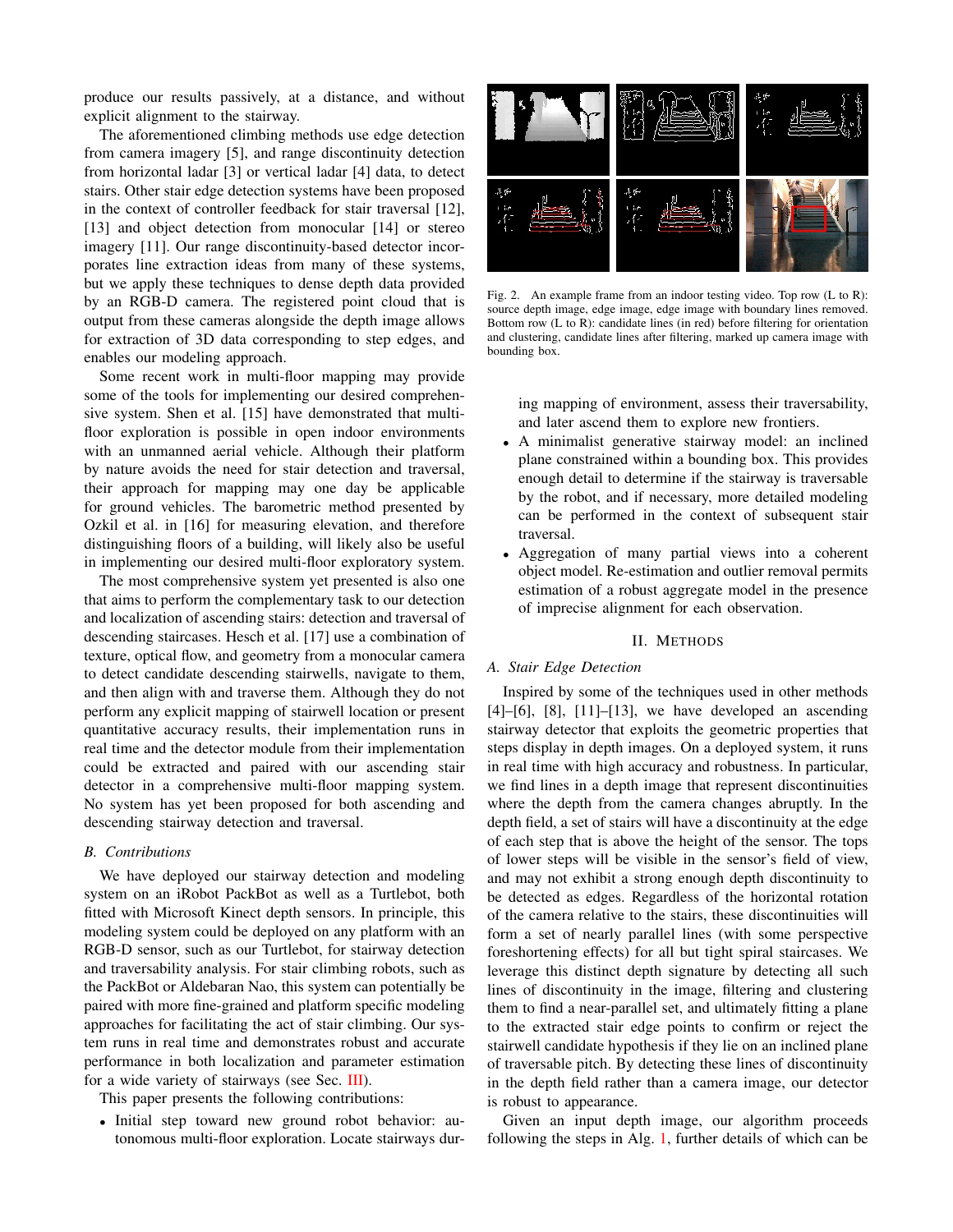<span id="page-3-2"></span>

<span id="page-3-1"></span>Fig. 3. Stairway with corresponding model consisting of bounding box (green), planar model (blue), and step edges (red), as well as edge point cloud support for step edge lines (rainbow). Figure is best viewed in color. (Data: Davis Hall Front trial from UB dataset)

found in [18]. Please refer to Fig. [2](#page-2-1) for visual reference. We enforce several physical constraints to restrict the lines of range discontinuity to stair edges, and extract the 3D points that correspond to the edges that satisfy all of them. We additionally fit a planar model to each set of extracted points, and only confirm a positive detection if the plane is at a traversable angle. Observations that pass these tests are then provided to the stairway modeler.

Our depth image and point cloud based approach was motivated by our ultimate goal of 3D modeling. However, many of the existing line-based stair detection methods could be modified to produce point cloud observations of extracted step edges if they operated on data from an RGB-D camera, and could in principle provide the observations for our modeler in place of this detector. Since this paper is focused on modeling and parameter estimation, and not on stair detection, we do not fully evaluate our detector against these other approaches here.

# <span id="page-3-0"></span>Algorithm 1 Stair Edge Detection

- 1: Input: depth image  $D$  and co-registered point cloud  $P$  provided by depth sensor
- 2: Do Canny Edge Detection on  $D$  to produce edge image  $E$
- 3: Remove boundary edges from  $E$  (bordering 0 valued depth) 4: Generate a set of candidate lines  $L$  using the Probabilistic
- Hough Transform on  $E$ 5: Merge collinear lines and compute slope histogram for L
- 6: Extract lines in the bin with largest frequency into  $L'$
- 7: Compute bounding box B for maximal set of vertically over-
- lapping lines in  $L^7$
- 8: Remove all lines from  $L'$  that do not fall within  $B$
- 9: Reject if  $|L'| < 3$  (enforce multiple steps)
- 10: Extract from  $P$  the points on the lines in  $L'$  into  $P'$
- 11: Fit a least squares plane  $p$  to the points from  $P'$
- 12: Reject if dihedral angle ( $\phi = \arccos(n_p \cdot n_{horiz})$ ) from the horizontal is  $>$  the robot's maximum climbable stair pitch

# 13: Return  $P'$

#### *B. Stairway Model*

We propose a generative model to represent a stairway as a single object. For localization and path planning purposes, piecewise planar models provide more detail than necessary for traversability analysis, when the questions "Are these steps too tall?" or "Are these stairs too steep?" can be answered with a simpler model. Although more detail does

not detract from the model, the need for close proximity and alignment with the stairway, as in [9], limits the effectiveness of other approaches for this purpose, even if the computational cost is not restrictive. We instead aim to enable passive sensing of the stairway from a distance, such that modeling can be performed concurrently with exploration. Localization on a map should enable the robot to return to ascend the stairs at a later time if they are determined to be traversable.

Our model consists of an inclined plane constrained by a bounding box, with stair edges wherever there are well-supported clusters in the plane (see Fig. [3\)](#page-3-1). This model is parameterized by the bounding box centroid  $(B_x, B_y, B_z)$  and dimensions  $(H, W, D)$ , pitch relative to the ground plane  $(P)$ , and step dimensions  $(h,d)$ . We assume that stair steps are approximately parallel to the ground plane, so the bounding box top and bottom are parallel to the  $XY$  plane. For an inclined plane model of:

$$
ax + by + cz + d = 0 \tag{1}
$$

the planes constituting the bounding box are given by:

$$
z = B_z \pm \frac{H}{2} \tag{2}
$$

$$
a(x - B_x) + b(y - B_y) \pm \frac{D}{2} \left( \sqrt{a^2 + b^2} \right) = 0 \quad (3)
$$

$$
-cb(x - B_x) + ca(y - B_y) \pm \frac{W}{2} \left( c\sqrt{a^2 + b^2} \right) = 0 \tag{4}
$$

for the top/bottom, front/back, and sides, respectively. Here, the pitch  $P$  is computed as the dihedral angle of the planar model and the ground plane:  $P = \arccos\left(\left[a, b, c\right] \left[0, 0, 1\right]^T\right)$ . We infer the parameters of the model from the extracted points corresponding to step edges.

#### *C. Localization and Modeling*

In order to build up a complete model of a stairway, we piece together many incomplete views, potentially from many different perspectives, and estimate the parameters of the model from the aggregate pool of data. Our modeling system is capable of modeling multiple stairways in the same environment. Input observations are assigned to stairway models based on proximity; if an observation's centroid is within  $2m$  of the centroid of an existing model, it is added to that model, otherwise a new model is spawned. In practice, this distance threshold is adequate for differentiating most real world stairways. However, a more sophisticated approach to the assignment of observations, and a thorough evaluation of the modeling of multiple stairways is left for future work on autonomous stairway discovery. Algorithm [2](#page-4-1) details the steps in parameter estimation for each model in the environment.

Starting with an empty point cloud representing the stair edges for a new model, we add to it the extracted edge points from each subsequent observation. We do not explicitly align the detected edges, but instead rely on the robot's estimated pose to approximately align the independent observations, and implement a number of statistical techniques to ensure that the resulting model is robust to outliers and imprecise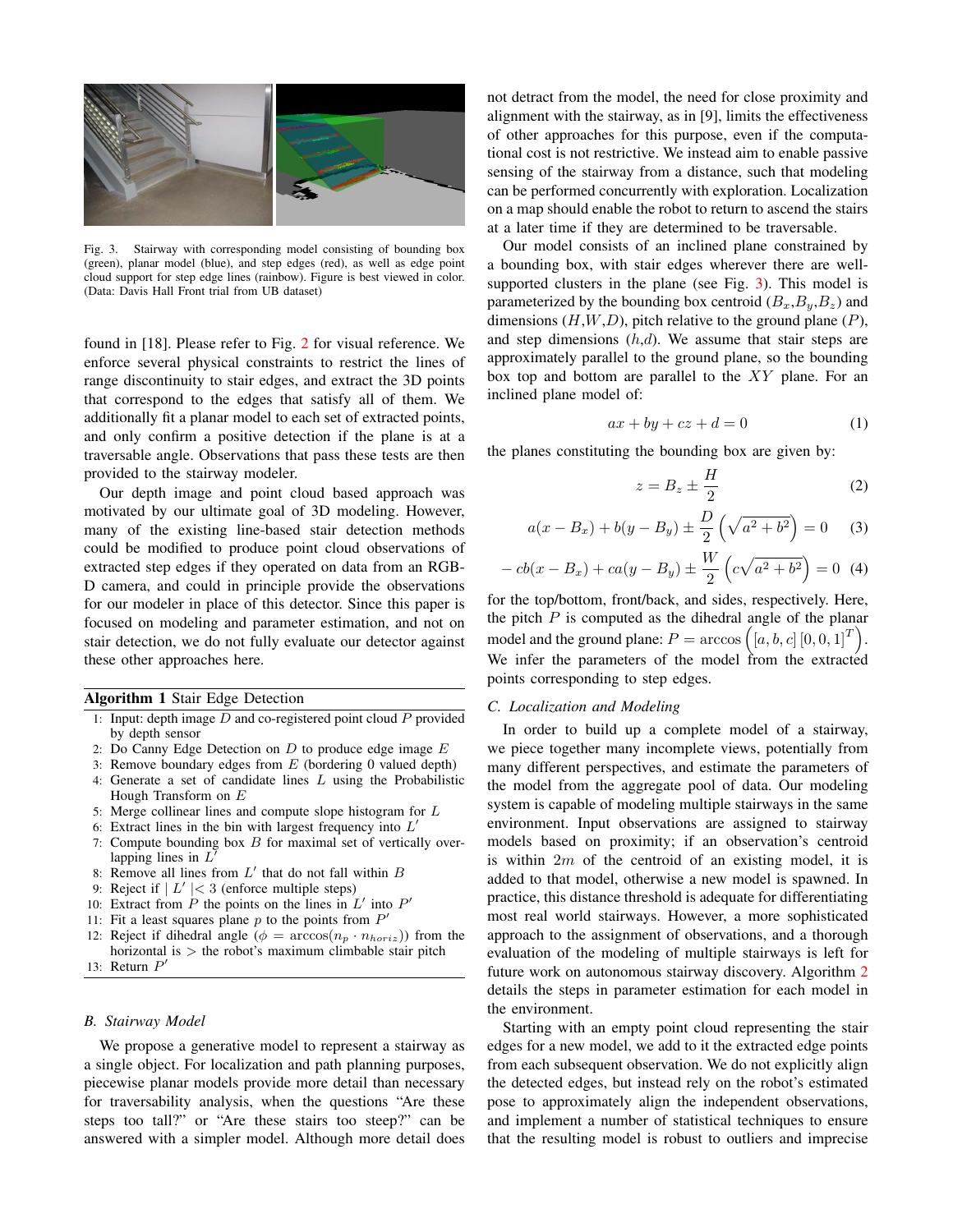<span id="page-4-2"></span>point cloud alignment. Ultimately, the quality of the model will depend on the quality of the robot's estimated pose, but individual false positive detections or misaligned observations are removed as statistical outliers, as detailed below. However, since we consider the task of stairway modeling in the context of exploration, the robot's performance at both map building and stair detection will be dependent on the quality of its odometry.

Since each observation only adds a partial view of the stairway, we periodically re-estimate the parameters of the model (in our experiments, after  $k = 5$  or 10 observations). When deployed on the PackBot and during post-processing of recorded data on a Mac Mini, our detector operates at over  $20Hz$  on average, including the time to fit the model (compared to the Kinect's  $30Hz$  frame rate). Although more frequent modeling is possible, we expect the model's parameters to converge over many observations, so we do not anticipate a need for more frequent updates if the information is to be used for traversability analysis. We perform the following steps in order to estimate the model's parameters.

To prevent our aggregate edge point cloud  $E$  from growing without bound, we first downsample  $E$  to a 1cm voxel grid. We perform statistical outlier removal using the algorithm in [19] in order to reduce sensor noise in the extracted points in  $E$ . To the remaining points we fit a planar model  $p$  with RANSAC [20] and remove any outliers from the model from E.

We then infer the parameters of the stairway model from the remaining points in  $E$ . We determine the bounding box centroid and dimensions by fitting a rectangular prism to the data that is aligned with the ground plane but rotated in the  $XY$  plane to match the alignment of  $p$ . We next compute the cross-sectional orthogonal plane that passes through  $(B_x, B_y, B_z)$  and project the points of E to it. When accounting for alignment errors and unequal observation of each step, we would expect there to be a cluster of projected points around each step edge. We therefore find Euclidean Clusters on the projected plane using the Point Cloud Library's Segmentation Module [21] and treat each wellsupported cluster center  $(n > 250 \text{ points})$  as a stair edge. We compute the differences in height and depth between each pair of adjacent cluster centers, and then average these differences to determine the step dimensions  $(h \text{ and } d)$ .

## III. EXPERIMENTS

<span id="page-4-0"></span>Our system has been tested on data collected at a Military Operations in Urban Terrain (MOUT) site, on all of the available stairway types and on numerous negative examples. It has also been tested at a building at the SUNY at Buffalo (UB) campus. These datasets consist of 5 recorded trials (3 and 2, respectively) with ground truth stairway dimensions. The set of trials included stairways of a variety of step sizes and building materials (metal, concrete, etc.), ranged from a few steps to a full flight, and included one outdoor stairway. In each case, the robot was teleoperated around an environment, observing both the stairway and its surroundings from a variety of perspectives. We are currently

#### <span id="page-4-1"></span>Algorithm 2 Stairway Modeling

| 1: Initialize point cloud E to be empty for model $M_i$     |  |
|-------------------------------------------------------------|--|
| 0. Define the modeling nemed by number of eleconstigue herr |  |

- 2: Define the modeling period  $k$ : number of observations between model fittings
- 3: for Each detection  $P'$  (see Alg. [1\)](#page-3-0) that is assigned to  $M_i$  do
- 4: Add points from  $P'$  to  $E$
- 5: if # of detections is divisible by  $k$  then
- 6: Downsample  $E$  to fine voxel grid
- 7: Perform statistical outlier removal (as in [19])
- 8: Fit a plane  $m$  to  $E$  using RANSAC and compute pitch relative to ground plane
- 9: Remove outliers of  $m$  from  $E$
- 10: Fit bounding box  $B$  to  $E$  and compute stairway dimensions  $(H,W,D)$
- 11: Project  $E$  onto cross-sectional plane  $x$ , orthogonal to  $m$ and passing through bounding box centroid
- 12: Find Euclidean Clusters C from projected cloud  $E_p$  and compute their centroids
- 13: Sort C by ascending height, and compute differences in height and depth between adjacent centroids with  $\geq n$ points of support
- 14: Average height and depth differences to compute step dimensions  $(h, d)$
- 15: end if
- 16: end for

developing techniques for integrating our modeling approach into autonomous exploration, but for this study we wished to evaluate only modeling performance. We plan to publicly release these datasets upon publication.

Our experiments use an iRobot PackBot mounted with a Microsoft Kinect depth sensor for the MOUT trials, and a Turtlebot (also with a Kinect sensor) for the UB data. Our system is implemented in C++ in the Robot Operating System (ROS) environment, with image processing performed using OpenCV, and point cloud processing with the Point Cloud Library (PCL) [21]. Although the Kinect restricts the usable range of the detector and limits outdoor use to shaded areas, the dense depth image it produces provides high quality input data for our system. The outdoor data captured at the MOUT site indicated good performance with even somewhat compromised depth data. In principle, our approach could be applied to dense stereo depth data, with appropriate adjustments to the parameters of the algorithm, but this is as yet untested.

Visual results of modeling for all trials in the two datasets can be found throughout this paper in Figs. [1,](#page-0-0) [3,](#page-3-1) and [4.](#page-5-0) Where possible, rendered 3D models of the corresponding buildings were superimposed and aligned with the map such that the stairway model is overlaid. In each image of a model, the bounding box is represented in green, the planar model in blue, and any step edges in red.

## *A. Modeling Accuracy*

We measured ground truth step dimensions and pitch for our trials, and we present those results in Table [I.](#page-6-0) Each of these results was achieved with  $< 100$  observations. The model estimates for step dimensions are accurate to within  $2cm$  and the pitch to within  $3^\circ$ , on average. However, one frequent source of inaccuracy is underestimation of the step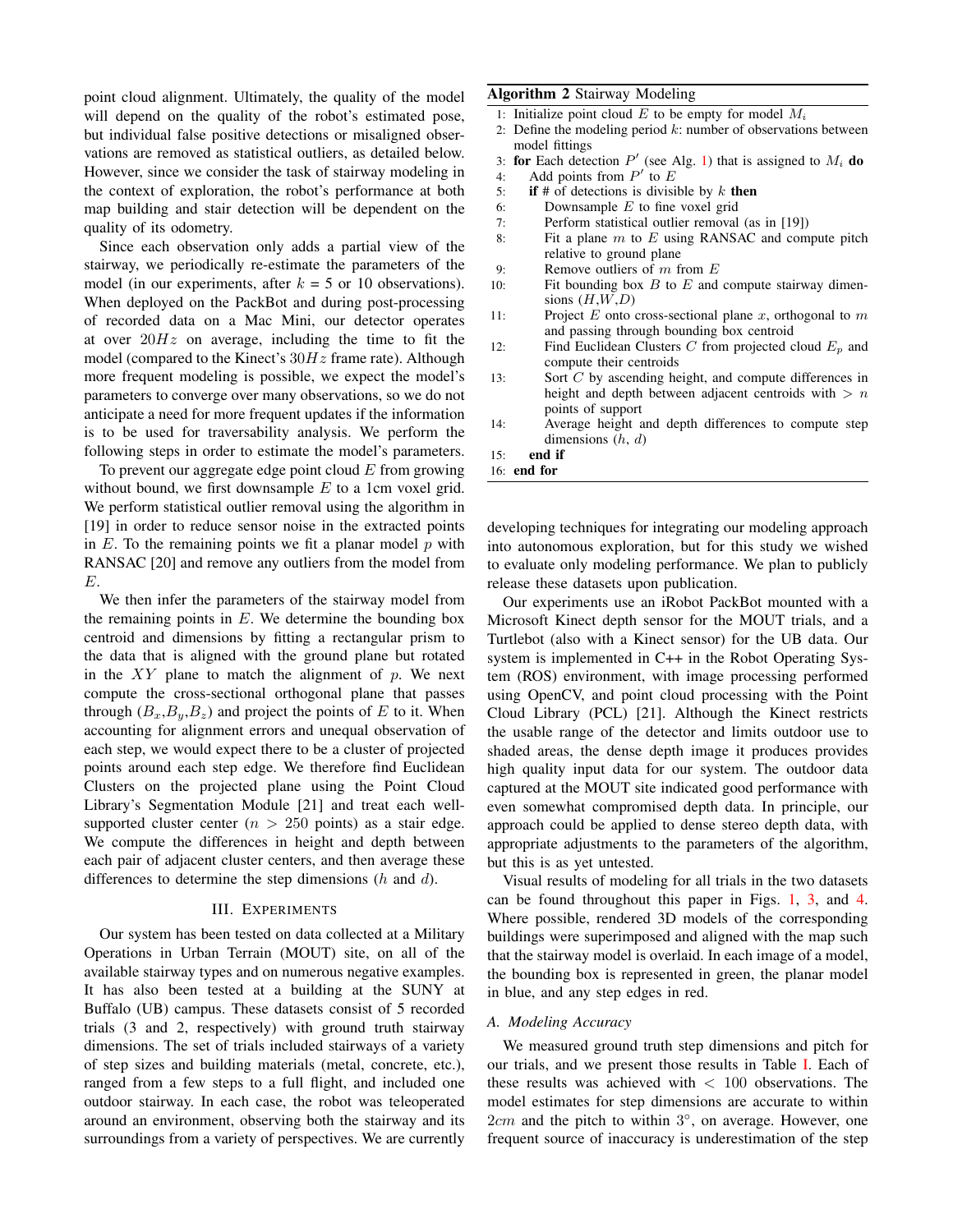<span id="page-5-1"></span>

Fig. 4. Results of several runs from our datasets: Building 1 Rear (top left), Building 3 (top right), Building 1 Front (bottom left), and Davis Hall Rear (bottom right). Model components shown are the bounding box (green), planar model (blue), and step edges (red), as well as edge point cloud support for step edge lines (rainbow). Figure is best viewed in color.

<span id="page-5-0"></span>width, with a mean error of 17cm. This is expected, though, based on the stair detection procedure, which only extracts edge points in a horizontal window of the depth image where all of the edge lines overlap, leading to observations that are always narrower than the lines producing them, especially for the lower steps (see Fig. [2\)](#page-2-1). Each trial's results indicate sufficient accuracy for a robotic platform to assess whether that stairway's physical dimensions would be traversable.

We also present some results showing the convergence of the models for several trials. Fig. [5](#page-6-1) shows the evolution of the model parameters over time for the two UB trials. Here, all of the parameters are normalized by their ground truth values, so each quantity should tend toward 1 over time.

Both trials indicate that after a small number of detections, the models approach their final state.

# *B. Comparison*

The only other stairway modeling approach to present quantitative results on parameter estimation is [9]. In this work, two plane fitting algorithms are implemented (Scan-Line Grouping and Two-Point Random Sampling) for modeling stairways from point clouds for humanoid robot climbing. For their trials, the robot is aligned at a distance of 70cm from the base of the stairs when it captures a point cloud and fits a stairway model using one of the two algorithms, in the end estimating its step dimensions. The procedure is then repeated with the robot on odd-numbered steps as it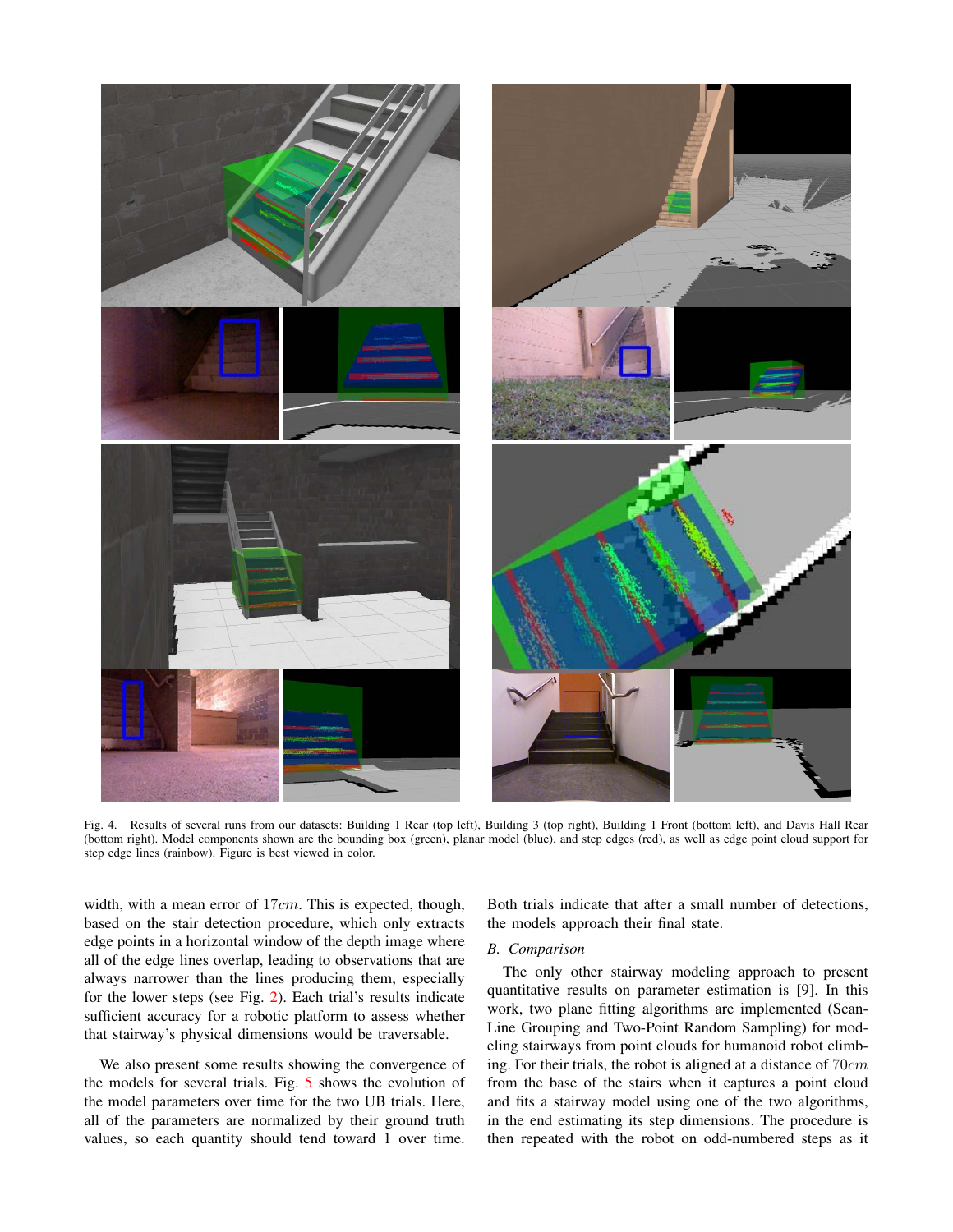#### TABLE I

<span id="page-6-3"></span><span id="page-6-0"></span>TABLE OF MODEL STEP ESTIMATES AND GROUND TRUTH VALUES (GT)  $($ IN  $cm)$ 

| <b>Trial</b>      | Height | Depth             | Width | Pitch $(°)$       |
|-------------------|--------|-------------------|-------|-------------------|
| <b>B.1 Front</b>  | 17.4   | 25.7              | 97.7  | $\overline{34.0}$ |
| <b>GT</b>         | 19.6   | 25.4              | 96.5  | 37.6              |
| B.1 Rear          | 16.6   | $\overline{25.2}$ | 71.5  | 33.0              |
| <b>GT</b>         | 19.6   | 25.4              | 96.5  | 37.6              |
| B.3               | 16.9   | 24.5              | 68.9  | 35.4              |
| $G$ T             | 19.2   | 26.3              | 101.5 | 36.2              |
| Davis Front       | 17.5   | 32.3              | 107.6 | 28.3              |
| <b>GT</b>         | 18.1   | 30.5              | 122.6 | 30.7              |
| Davis Rear        | 16.9   | 31.1              | 104.8 | 29.4              |
| <b>GT</b>         | 16.5   | 29.2              | 117.5 | 29.5              |
| <b>Mean Error</b> | 1.7    | 1.2               | 17.3  | 2.3               |
| Std. Dev.         | 1.4    | 1.6               | 12.8  | 1.88              |



<span id="page-6-1"></span>Fig. 5. Convergence of normalized model parameters for Davis Front (top) and Davis Rear (bottom) trials from the UB dataset.

climbs. Each point cloud was acquired by nodding a headmounted 2D laser scanner to produce a 3D point cloud with approximately 130,000 points.

We compare the mean modeling errors for our trials with the results in [9], using the respective datasets. Neither the data nor the source code for their system is publicly available, so a more direct comparison using a common dataset is not possible. Additionally, the input data for the two approaches are of different modalities. A tabulated error comparison of their two methods with ours can be found in Table [II.](#page-6-2) Since the stairway being modeled in [9] is specially designed so a small humanoid robot can climb it, its steps are of significantly smaller size than a regular stairway that adheres to building codes. Our trials were conducted on five distinct full-size stairways, so we give percent error for comparison for the step height, depth, and width dimensions, and for our data it is averaged over our five trials. However, since these datasets are different, some visual characteristic idiosyncracies may render the numbers not in perfect correspondence.

In step height and depth, our results are comparable, if not marginally better. The error for step width, however is 3 − 4 times higher for our method. This is due to the nature of our detector's rectangular bounding boxes. In practice, unless the robotic platform is wider than a human being, the width of the step is less restrictive to its traversability than the step height or pitch, and for robotic traversal it safer to underestimate this parameter.

In their plane-based methods, Oßwald et al. [9] measure angular errors by deviations for planes that are supposed to

#### TABLE II

<span id="page-6-2"></span>TABLE OF STEP MODELING ERRORS FOR THIS METHOD AND THE SCAN-LINE GROUPING (SLG) AND TWO-POINT RANDOM SAMPLING (TPRS) METHODS IN [9] (AVG  $\pm$  STD)

| <b>Ouantity</b>            | <b>This Method</b> | <b>SLG</b>      | <b>TPRS</b>     |
|----------------------------|--------------------|-----------------|-----------------|
| Height Error (cm)          | $1.7 \pm 1.4$      | $0.42 \pm 0.31$ | $0.68 \pm 0.54$ |
| Percent                    | 89                 | 6.0             | 9.7             |
| Depth Error (cm)           | $1.2 \pm 1.6$      | $1.17 \pm 0.67$ | $0.90 \pm 0.61$ |
| Percent                    | 4.2                | 6.5             | 5.0             |
| Width Error (cm)           | $17.3 \pm 12.8$    | $3.40 \pm 1.95$ | $2.25 \pm 1.97$ |
| Percent                    | 16.5               | 5.7             | 3.8             |
| Pitch Error                | $2.3 \pm 1.9$      |                 |                 |
| Plane Error (parallel)     |                    | $2.22 \pm 2.17$ | $1.14 \pm 1.13$ |
| Plane Error $(90^{\circ})$ |                    | $4.97 \pm 2.13$ | $3.12 \pm 1.47$ |

be parallel and those that are supposed to be perpendicular. However, our planar model measure pitch relative to the ground plane. Both types of angular errors have been pre-sented in Table [II.](#page-6-2) Although they are measures of different model properties, the angular errors for all three methods are comparable as well. The Scan-Line Grouping algorithm runs at approximately  $40Hz$  and the Two-Point Random Sampling method at  $0.32Hz$ , compared to our method at  $20Hz$  (concurrent with mapping).

## IV. CONCLUSIONS AND FUTURE WORK

We present a novel, minimal, generative model for a set of stairs, as well as a system for fitting that model to data extracted and aggregated from many observations of a stairways with an RGB-D sensor. Our model is sufficiently detailed to permit the robot to determine the traversability of a set of stairs, while simple enough to be computed in real time and robust to errors. Providing the observations for the modeling module is a stair detector that uses image processing techniques to find lines of depth discontinuity and enforce geometric constraints on them in order to extract the points on just the lines corresponding to stair edges. We have tested our system on a variety of stairways in both indoor and outdoor environments, and we are able to achieve high accuracy in estimation of a stairway's physical parameters. Our results from passive sensing during exploration are comparable to more detailed models that require initial alignment with the stairway. Thus, our approach can serve to assess stairways that are discovered while a robot is exploring a new environment before such detailed models are used to facilitate stair climbing by the robot.

Ultimately, we want this work to enable a new robot behavior: fully autonomous multi-floor exploration by ground robots. With the localization and modeling system presented here, we aim to make some advancement toward that goal. Other problems that would still need to be solved include incorporation of elevation measurements into both mapping and exploration algorithms, execution of an autonomous stair climbing routine after a stairway is found, and modification of path planning algorithms to set stair traversal as a path with high, but finite, cost. This work represents an initial step toward autonomous multi-floor exploration by unmanned ground robots.